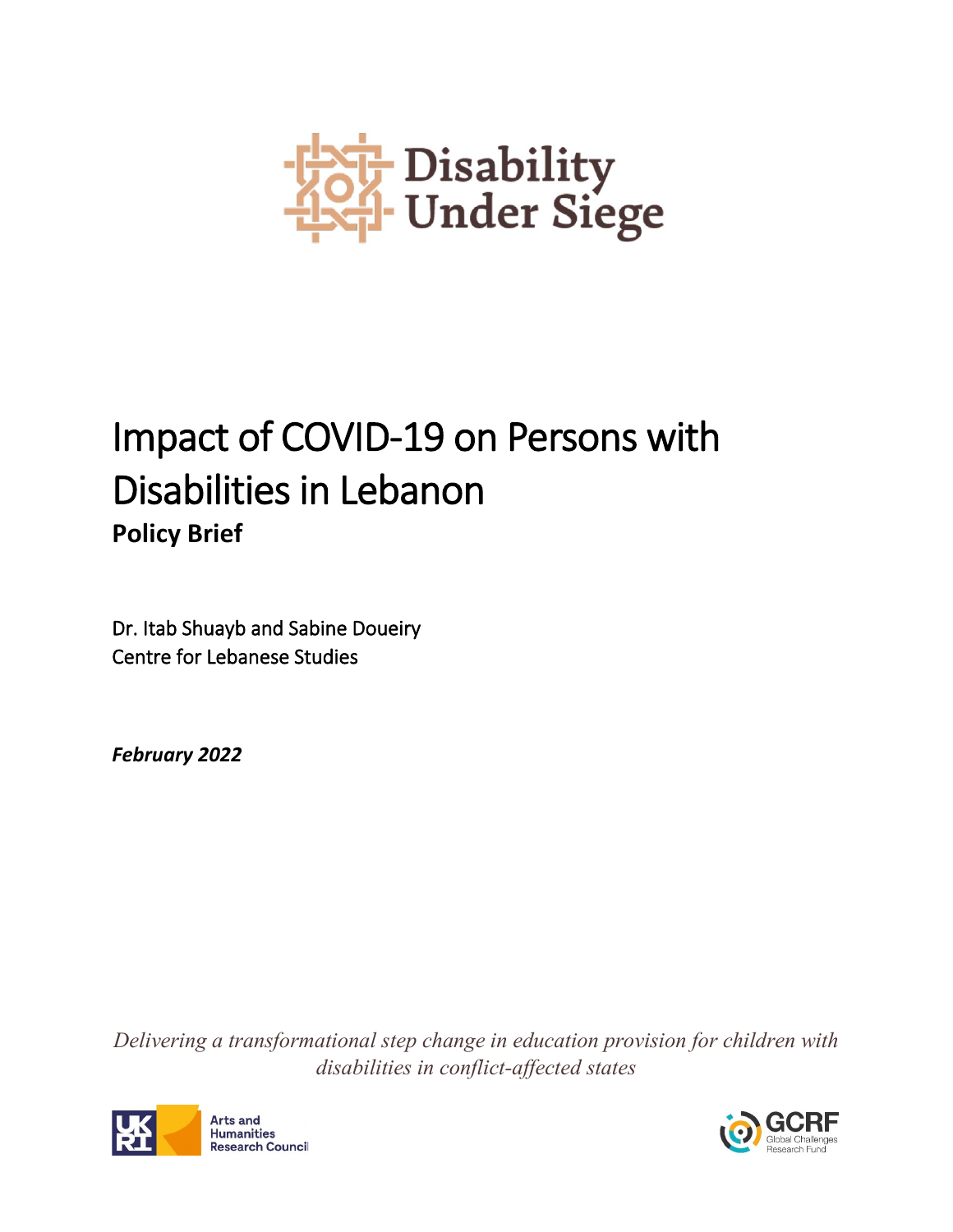

#### **Introduction**

Over the last two years, Lebanon has experienced overlapping crises including the Covid pandemic, the catastrophic port blast, and the dire economic and political situation with 80% of people now living below the poverty line and 7% of children now in child labor, a 7-fold increase. In March 2021 GCRF Network+ 'Disability under siege' Research Network was commissioned by the United Nations Convention on the Rights of Persons with Disabilities (UNCRPD) to conduct case studies in Jordan, Lebanon, and Palestine to investigate the impact of Covid-19 on persons with disabilities. The research had the following aims:

- Inform the UNPRPD analytical framework to support a multi-sectoral response to increased social, educational, economic, and health challenges arising from the pandemic
- Identify future and emerging research priorities and gaps
- Develop resilience to future challenges at individual, community, national and global levels Informing future priorities for research collaboration between researchers and the UNPRPD

#### Research Questions and Methodology

- 1. How has the COVID-19 pandemic affected access to services, including health, education, and community services for persons with disabilities?
- 2. What are the effects of the COVID-19 pandemic on persons with disabilities by age, gender, and types of disability across the sectors of health, education, and economic status (including physical and mental health status)?

## Methodology

A desk review was undertaken of 37 available research studies, reports, policies, procedures, notes, and rapid analysis reports conducted by the governmental authorities such as the ministry of public health, international NGOs, and UN agencies such as UNICEF, UNHCR, international disability organizations such as IDA and OCHA.

We reviewed social media content to analyze to what extent the COVID-19 awareness campaigns and media information represented people with disabilities in their media content and the accessibility level for the content particularly for people with visual, hearing, and cognitive impairments and the elderly.

Eighteen personal (virtual) interviews were conducted with parents of students with disabilities under 18 years old, a student with disabilities above 18 years old, local disability organizations, and stakeholders from the educational and healthcare services

#### Limitations

Several limitations restricted researchers from conducting a full evaluation of the impact of COVID-19 on persons with disabilities in Lebanon. These limitations included a lack of cooperation and engagement from essential governmental stakeholders from the ministry of education, health, and social affairs. Also, poor electrical supply and internet connections hindered the ability to reach a representative sample. Similarly, obtaining the IRB approval took almost 4 months and therefore restricted principal investigators from conducting more interviews.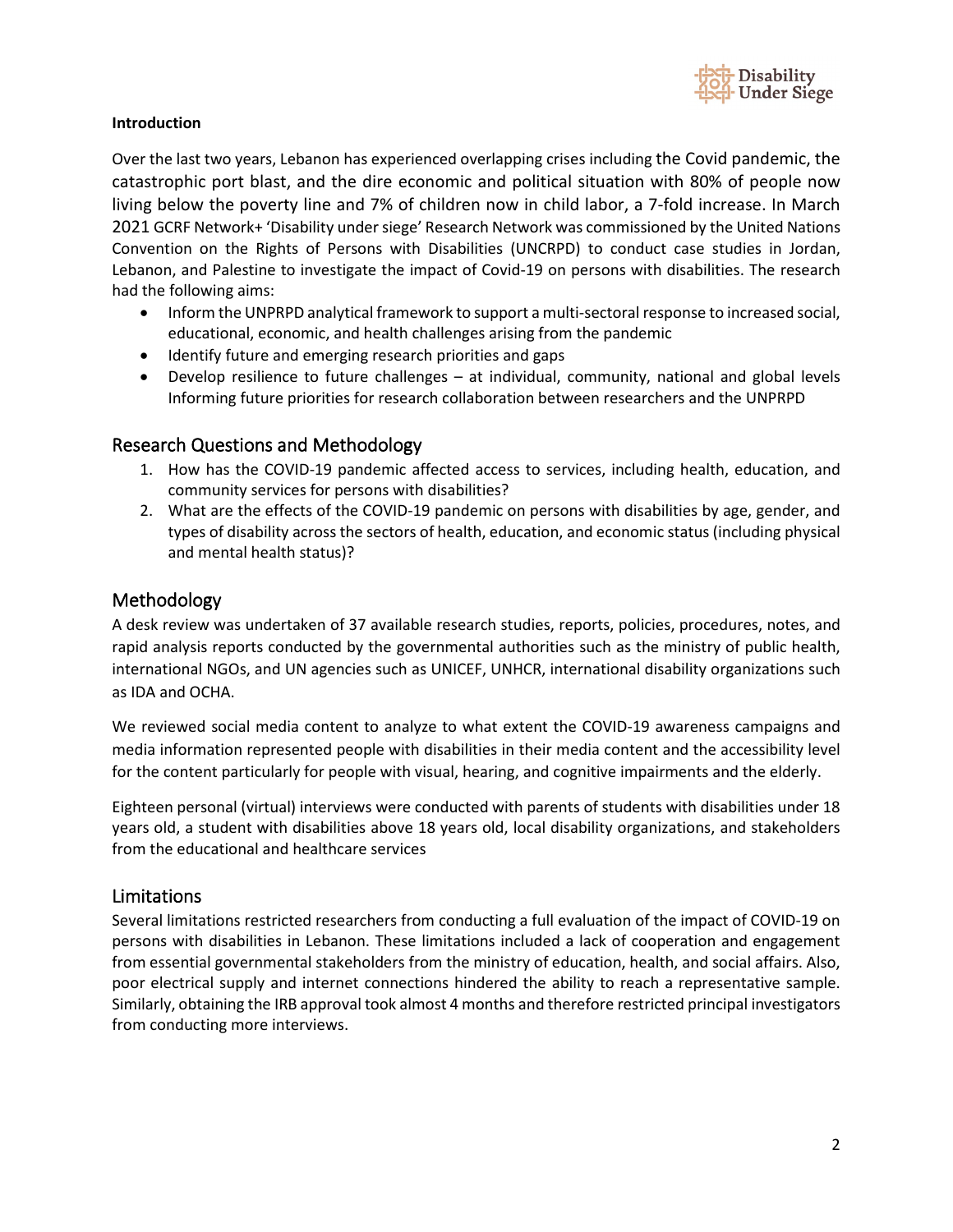

# Findings

The outcome findings of interviews conducted for this study revealed that most people's lives and daily activities were affected by Covid-19 lockdown restrictions, including people with disabilities who faced barriers before the pandemic; however, these barriers were aggravated during the Covid-19 that coincided with a multifold crisis in Lebanon. Five main themes are identified at the policy and decision level and the healthcare, and academic services levels.

# Destabilizing Effect of Multifold Crisis in Lebanon

Findings reveal the major destabilizing impact of the multifold crisis in Lebanon, happening parallel to the pandemic, on service recipients and service providers. Healthcare and education services were therefore rendered inaccessible during the pandemic. Findings reveal that service providers faced the risk of discontinuing their services as they struggled with financial deficiencies resulting from the country's economic failure whereby expenses increased while funding remained unchanged. Service recipients, people with and without disabilities, struggled with receiving online services due to their limited ability in purchasing technological/ communication devices, and due to the country's lack of fuel and the consequential inaccessibility to the internet. As a result of the highly stressful circumstances in Lebanon with COVID-19 restrictions, service recipients and service providers experienced stress, anxiety, panic, depression, disorientation, loneliness, and hyperactivity.

## Lack of Inclusive National Preparedness and Response Plan

Findings attribute inaccessibility to education and healthcare services during the pandemic to a lack of governmental preparedness, planning, and follow-up. To explain, lockdown restrictions necessitated the closure of all educational institutions including inclusive schools and disability organizations whose services would not be efficiently delivered online. Also, there was no governmental action to cover the high special education expenses of students with disabilities or their medical expenses. Similarly, political instability such as governmental resignations delayed efforts and services, such as the distribution of disability cards. Also, whilst the Lebanese Ministry of Health posted statistical information about the number of infected cases, death tolls, and specified the districts across Lebanon, there was no official data collected that related to the number of people with disabilities who might have caught the virus or who died after being infected.

## Lack of access to routine healthcare services

Covid-19 lockdown restrictions and the risk of contracting COVID-19 in healthcare centers and hospitals meant people with disabilities were limited in their ability to access health services for routine medical checkups. This resulted in compiled health complications.

## Absence of accessible Covid-19 awareness campaigns and information

Governmental Covid-19 awareness-raising campaigns were reported to be inaccessible. Civil society and disability-led organizations played an important role in awareness-raising and information dissemination to compensate for the lack of accessible information provided by the government.

## Inaccessibility to COVID-19 vaccination

The National COVID-19 Deployment and Vaccination Plan did not consider people with disabilities in their design or planning. For example, a disability could only be indirectly recorded under the "other" or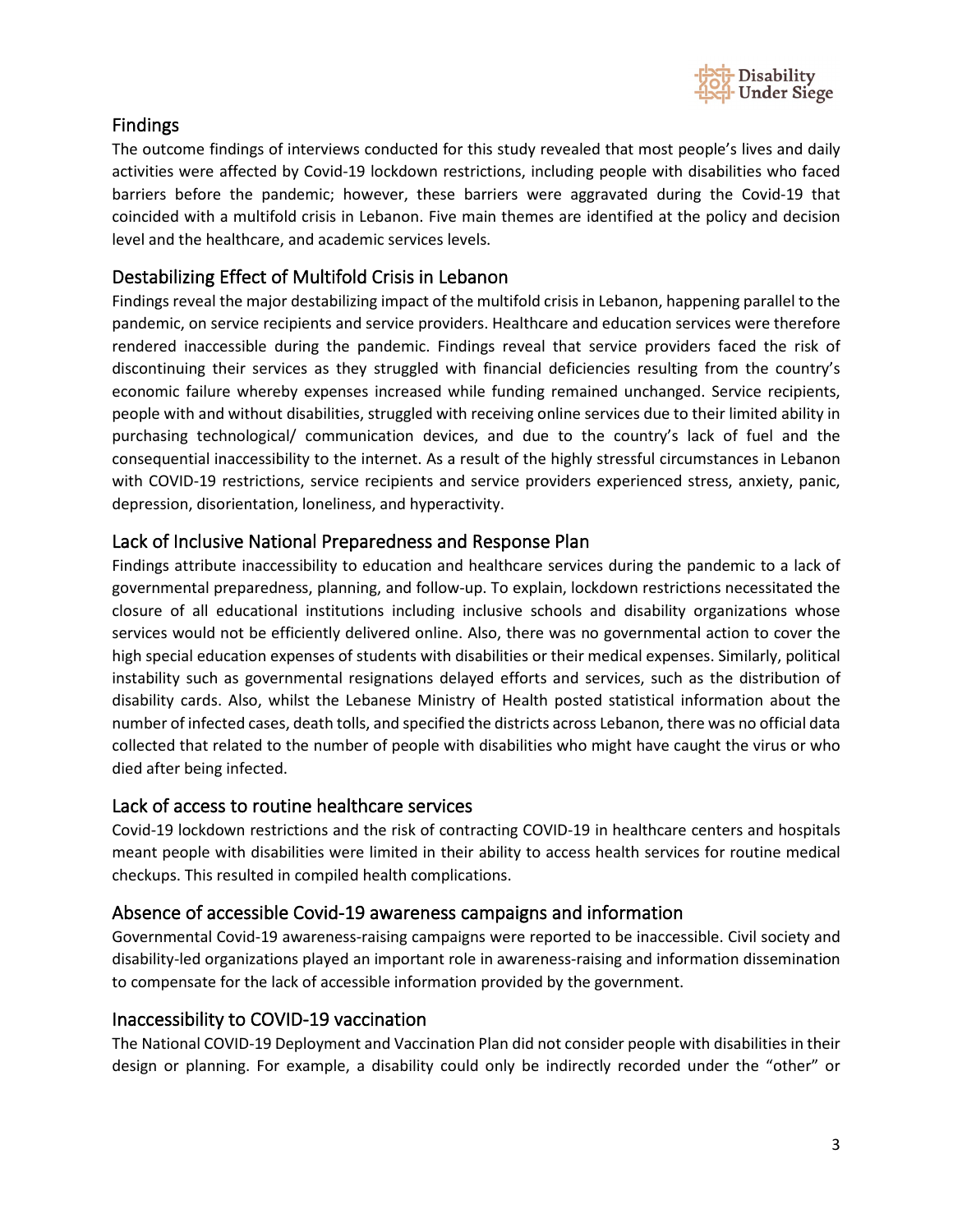

"diseases" or "chronic illness" categories on the Impact registration platform. Also, the "Impact" vaccination registration platform was reported to be inaccessible.

Vaccination marathons were inaccessible to people with disabilities especially those unable to take part in big crowds. Physically accessible centers were also limited in number and administered only one of the available vaccine brands. Receiving the vaccine as a person with a disability was therefore not a simple process and was not expedited by governmental decisions even during the "PWD Marathon". To receive the vaccine, people with disabilities had to submit their disability card to receive the vaccine, while only a small number are registered for the card. Others had to submit a medical report that confirms their disability to be eligible to receive the vaccine. Also, this marathon later happened on short notice, and news about it was poorly spread.

## Lack of preparedness for inclusive education

A key finding from interviews with students with disabilities, parents, and education providers revealed two major issues: the dissonance in using in-school learning tools for online learning and the inefficiency of online assessment and online follow-up. This resulted in regression in levels of student performance. This was revealed to be the case for students with and without disabilities. Students who struggled most included average and below-average students, students with severe autism, students with visual impairment, students with hearing impairment, high functioning students with attention deficiency, and students who need a special educator.

Attributed reasons include the ineffective adaptation of the curriculum based on quantity rather than skill acquisition, lack of diverse tools to cater to individual needs, inaccessibility of available online tools, lack of knowledge about available accessibility features, and lack of team readiness and rejection towards new teaching methodologies despite teacher training. This came together with the lack of parental readiness/availability and inappropriateness of the home as an academic and disciplined setting for concentration. Another attributed reason was the lack of assistive devices and financial inability to provide them

#### Recommendations

Proactive procedures must be taken in Lebanon to incorporate inclusive policies at healthcare, and academic practices that address minority and socioeconomically disadvantaged children, teenagers, elderly, migrants, and refugees, in addition to people with disabilities. Adopting a holistic inclusive approach and consulting and involving parents of students with disabilities, and people with disabilities in emergency policies, plans, and decisions made during the pandemic is recommended.

The first recommendation is to better understand and apply Lebanese Law 220 *on the Rights of Persons with Disabilities* (Law 220/2000) and the UN Convention on the Rights of Persons with Disability (CRPD) adopted in 2006. This comes hand in hand with developing clear unified criteria for the specific needs of every type of disability, designing a long-term vision for inclusion that includes accessibility measures applied in emergency policies, and lastly monitoring and reinforcing the application of accessibility measures/standards through a policy control mechanism.

The second recommendation targets education services. The Disability Hub "Back to School" action plan should be considered by policymakers to reduce the further impact on students with disabilities. This includes thoroughly assessing the financial cost related to the education needs for persons with disabilities during lockdown scenarios, revising curricula for students with disabilities based on content rather than